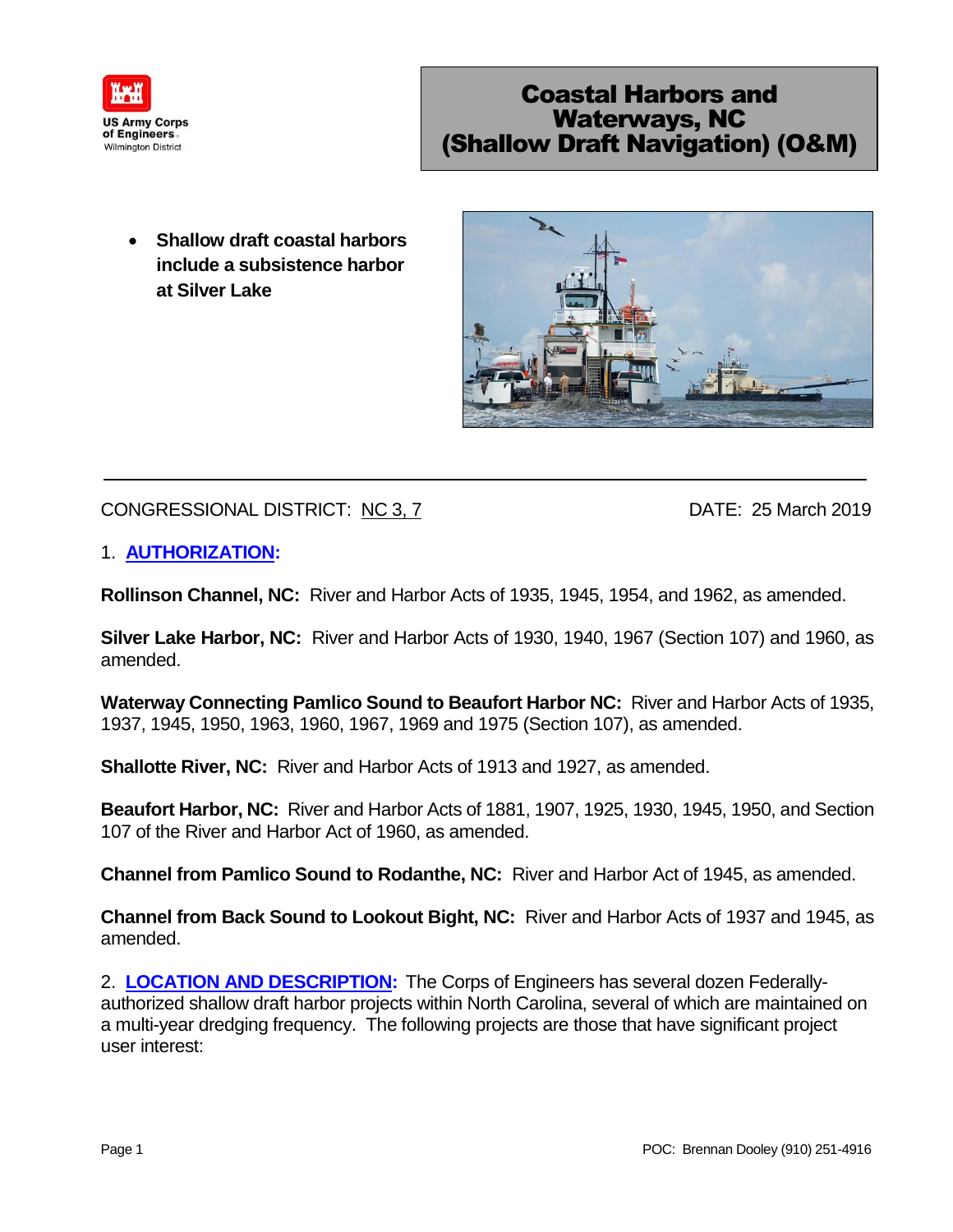**Rollinson Channel** is utilized by the North Carolina State Ferry Division for subsistence harbor ferry transportation to Ocracoke Island, which is not connected to the mainland by any roads. The project is located just inside Hatteras Inlet, NC. The project consists of a 12-feet deep and 100-feet wide channel from Pamlico Sound to Hatteras Island, a 10-feet deep and 100-feet wide channel from Hatteras Island to Hatteras Inlet, and a 12-feet deep basin varying in width.

**Silver Lake Harbor** is utilized by the North Carolina State Ferry Division for subsistence harbor ferry transportation to Ocracoke Island. The project is located just inside of Ocracoke Inlet, NC and consists of a 12-feet channel from deep water in Pamlico Sound to, and including an anchorage basin of the same depth in Silver Lake Harbor at Ocracoke, with widths of 150 feet across Big Foot Slough bar and 60 feet in the entrance channel. Silver Lake Harbor on Ocracoke Island, is classified as a subsistence harbor, where supplies and personnel can only access the island via ferry (i.e. no vehicle access).

**Waterway Connecting Pamlico Sound to Beaufort Harbor** is located in the vicinity of Cedar Island, Cape Lookout and Pamlico Sound. This project consists of a through channel and several shallow draft harbors, which branch off the main through channel. The through channel portion of the project provides a 7-feet deep by 75-feet wide channel which extends from Pamlico Sound, through Core Sound, and terminates at Beaufort Harbor, North Carolina. The harbor portions of the project provide for 6- to 7-feet deep channels with varying widths, which extend from the main through channel to Cedar Island Harbor of Refuge, Atlantic Harbor of Refuge, Sea Level Harbor, Marshallberg Harbor, and Harker's Island Harbor of Refuge.

**Shallotte River, NC** provides for a 4-feet deep project from the Shallotte Inlet gorge and extends approximately 9 miles within the banks of the Shallotte River. The project terminates at the NC 103 bridge at Shallotte, NC.

**Beaufort Harbor, NC** is located in the vicinity of Beaufort, NC and connects with three Federal navigation projects: Morehead City Harbor, NC to the south, the Atlantic Intracoastal Waterway, NC to the north and Waterway Connecting Pamlico Sound and Beaufort Harbor, NC to the east. The project consists of approximately 7.5 miles of the following navigation channels, harbor entrance channels and turning basins: Bulkhead Channel 15-feet deep by 100-feet wide and approximately 1.5 miles in length connecting the Morehead City Harbor, NC project to the Beaufort Docks, located in downtown Beaufort; Gallant's Channel 12-feet deep by 100-feet wide and approximately 1.5 miles in length connecting the Atlantic Intracoastal Waterway and Bulkhead Channel; Taylor's Creek 12-feet deep by 100-feet wide and approximately 3.2 miles in length connecting Bulkhead and Gallant's Channels to the Waterway Connecting Pamlico Sound and Beaufort Harbor, NC project; Beaufort Docks Turning Basin 12-feet deep by 600-feet long adjacent to the docks at downtown Beaufort, NC; Town Creek Harbor: 15-feet deep by 100-feet wide entrance channel and an associated 12-feet deep and 400-feet by 900-feet wide turning basin; and Morgan Creek Harbor 14-feet deep by 70-feet wide entrance channel and an associated 14-feet deep and 150-feet by 300-feet wide turning basin.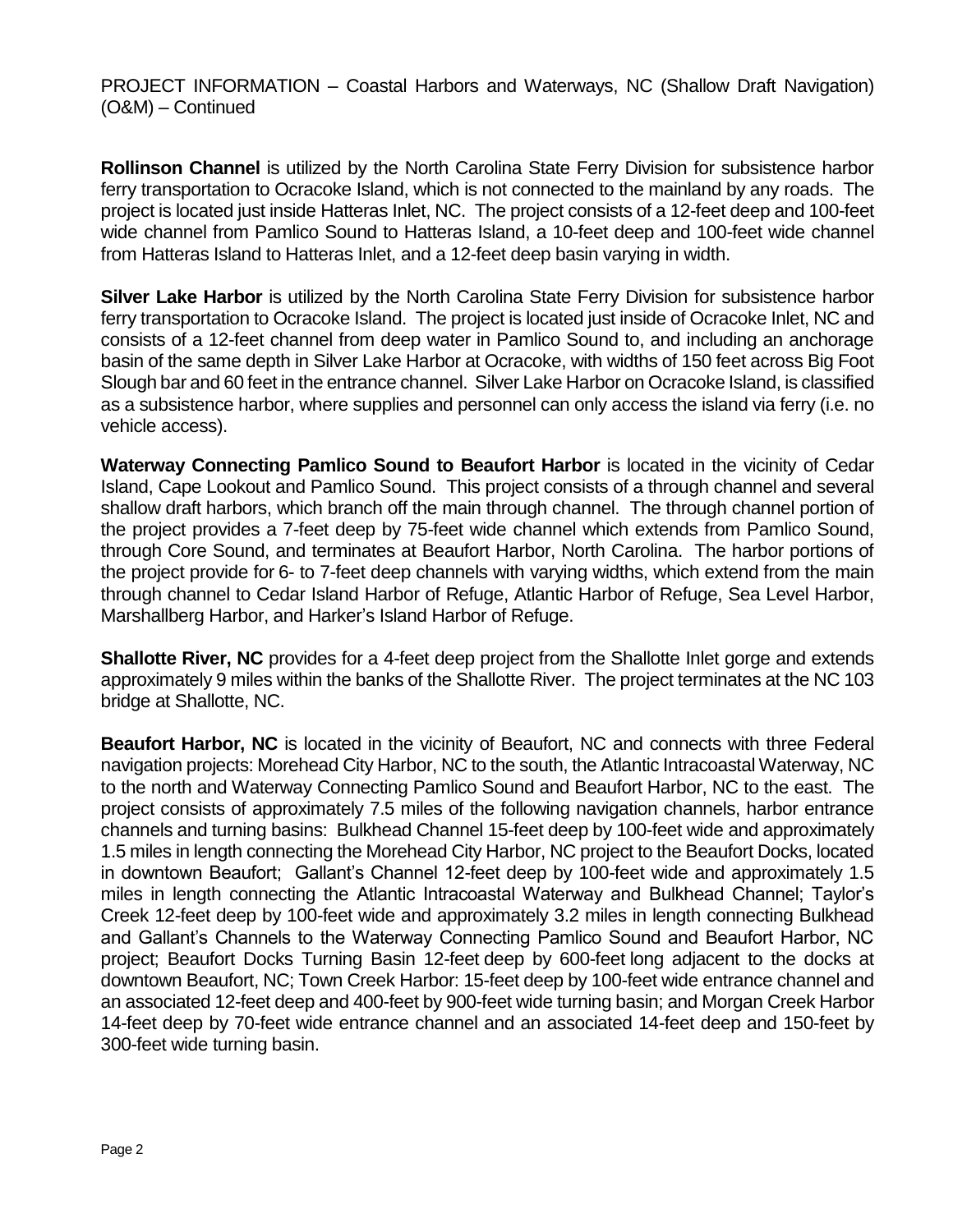**Channel from Pamlico Sound to Rodanthe, NC** is utilized by the North Carolina State Ferry Division for subsistence harbor ferry transportation. The project consists of a channel 6-foot deep by 100-feet wide from Pamlico Sound to a basin 6-feet deep and 80-feet by 100 feet wide at Rodanthe, NC.

**Channel from Back Sound to Lookout Bight, NC** includes a channel 7-feet deep by 100-feet wide from Back Sound (vicinity of Harker's Island) through Barden's Inlet to Lookout Bight.

3. **FY 2018 AND FY 2019 ALLOCATIONS:** (These figures include work plan funding & supplemental)

| <b>Project Name</b>               | <b>FY 2018</b><br><b>Allocations</b><br>$(\$000)$ | <b>FY 2019</b><br><b>Allocations</b><br>(\$000) |
|-----------------------------------|---------------------------------------------------|-------------------------------------------------|
| <b>Rollinson Channel</b>          | \$406                                             | \$2,777                                         |
| Silver Lake Harbor                | 695                                               | 1,374                                           |
| <b>WW Connecting Pamlico</b>      |                                                   |                                                 |
| Sound and Beaufort Harbor         | 0                                                 | O                                               |
| <b>Shallotte River</b>            | 0                                                 | 0                                               |
| <b>Beaufort Harbor</b>            | 100                                               | 0                                               |
| <b>Channel from Pamlico Sound</b> |                                                   |                                                 |
| to Rodanthe                       | 0                                                 | $-150$                                          |
| <b>Channel from Back Sound to</b> |                                                   |                                                 |
| Lookout Bight                     | 0                                                 | O                                               |
| <b>Total</b>                      | \$1,201                                           | \$4,001                                         |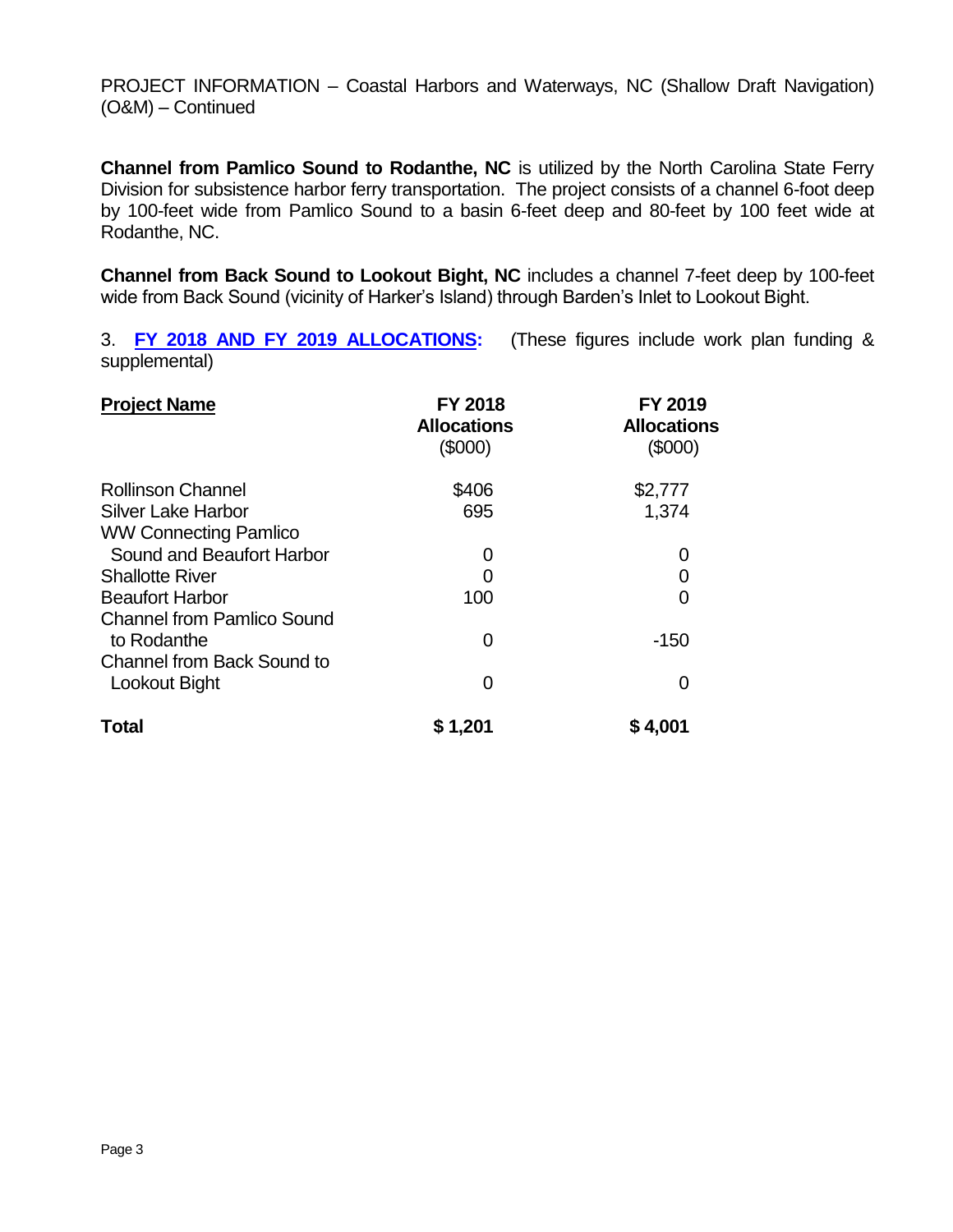## 4. **FY 2020 PRESIDENT'S BUDGET AMOUNTS:** \$710,000

**Rollinson Channel**: \$650,000 These funds will be used at Rollinson Channel to perform hydrographic surveys and critical maintenance dredging by Government-owned plant or contract dredging of the sending terminal for the Ocracoke Island Ferry and Hatteras to Hatteras Inlet. Additional funds in the amount of \$3,125,000 could be used to perform additional maintenance dredging and hydrographic surveys.

**Silver Lake Harbor:** \$60,000. These funds will be used for limited hydrographic condition surveys. Additional funds in the amount of \$2,076,000 could be used to perform maintenance dredging.

**Waterway Connecting Pamlico Sound to Beaufort Harbor**: \$0 Funds in the amount of \$4,000,000 could be used to dredge the Atlantic Harbor Channel and Wainwright Slough.

**Shallotte River, NC:** \$0. Funds in the amount of \$490,000 could be used to perform hydrographic surveys and maintenance dredging by Government-owned plant within the Shallotte River project with disposal within the surf zone of the Ocean Isle Beach shoreline.

**Beaufort Harbor, NC**: \$0. Funds in the amount of \$1,940,000 could be used to perform maintenance dredging within Bulkhead Channel and Taylors Creek to provide unrestricted access to the Atlantic Ocean.

**Channel from Pamlico Sound to Rodanthe, NC**: \$0.Funds in the amount of \$460,000 could be used to perform maintenance dredging of the entrance channel to the emergency ferry terminal at Rodanthe Harbor used by the North Carolina Ferry Division.

**Channel from Back Sound to Lookout Bight, NC**: \$0.Funds in the amount of \$3,500,000 could be used to perform maintenance dredging along Barden's Inlet from Back Sound to the Atlantic Ocean.

5. **ISSUE AND/OR STATUS:** The project users which are adversely impacted by lack of harbor maintenance include:

- **‒** North Carolina Ferry System, the second largest ferry system in the nation
- **‒** Commercial fishing vessels and recreational vessels
- **‒** U.S. Coast Guard search & rescue and Homeland Security operations

6. **OTHER INFORMATION:** The state of North Carolina and Dare County have executed an additional work memorandum of agreement (MOA) with the Corps to provide non-

Federal funding for government-owned plant to perform maintenance dredging to the west of the Hatteras Inlet gorge outside of the Rollinson Channel authorized Federal project. This area, known as the "Connecting Channel," would allow fishing and charter boats more direct access to the